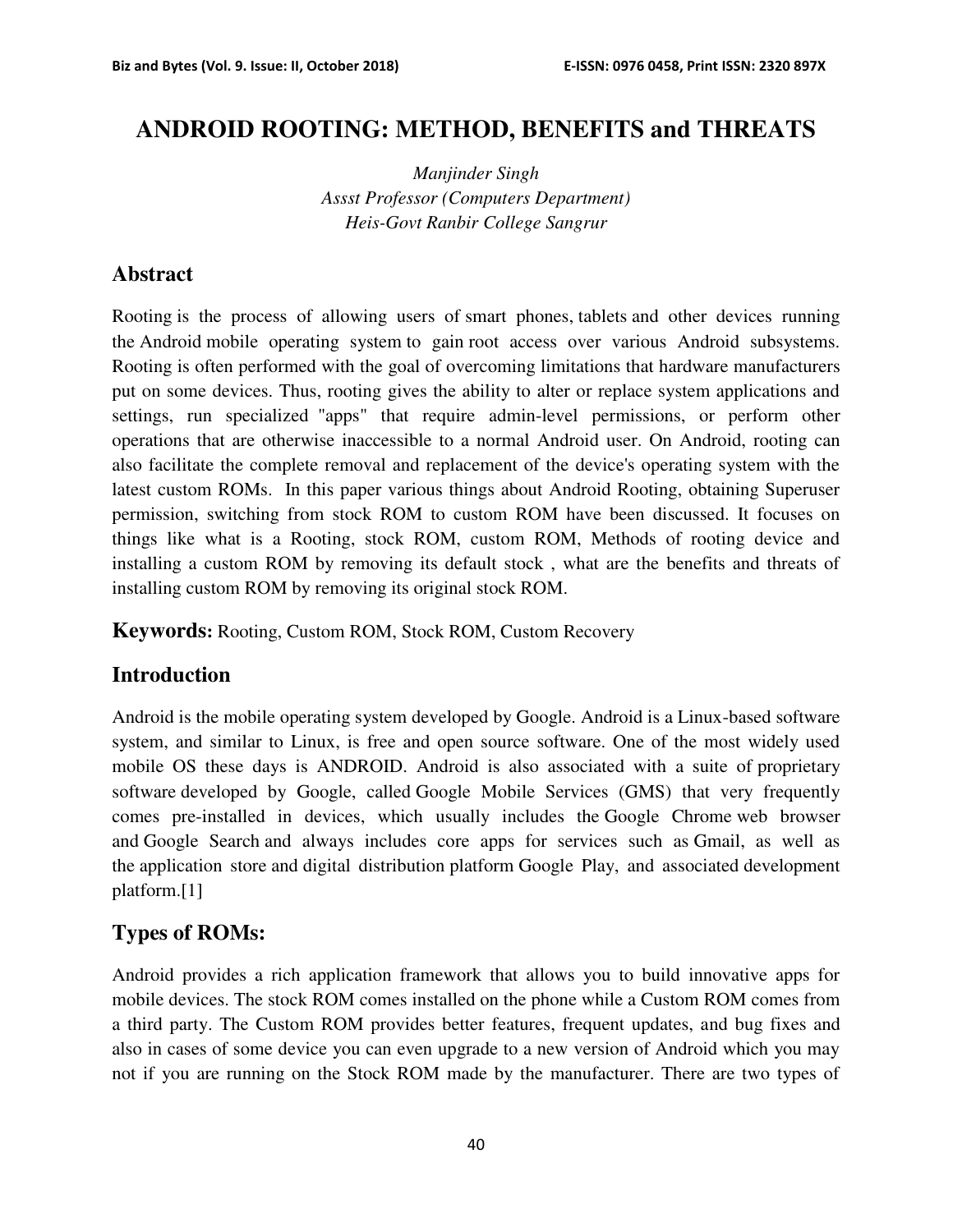ROM"s available for the android devices such as Stock ROM and Custom ROM described below:

Stock ROMs are the ones which come by default in Android phones. These are customized versions of Android done by mobile companies to make their devices unique in looks and features. The out-of-the-box smart phones are all shipped with stock ROM. Main Advantages of Stock ROMs are kept the warranty, pre-installed app, premium features and trust for security.[12]

Custom ROM is an aftermarket firmware which is a standalone OS and includes everything as in the stock firmware. A Custom ROM breaks the barrier between the user and the amount of customizability that every Android device holds. It allows the user to be much more precise and specific while using an Android device.<sup>[12]</sup>

# **Android Rooting:**

Root refers to the administrative access to the system files on your Android device. In simple words, it means once you are rooted, you can access (and modify) those system files that are usually restricted by the OS. Well, there are various reasons for that, some of them being: You might want to change the appearance of your device. You might want to remove some apps that have come preloaded on your device. You might want to do some tricks with your phones. On the other hand, one of the main disadvantages of rooting a device is lacking the warranty. If you root your device, your warranty gets voided and the only way to get it back is to unroot your device. Unrooting refers to the process of removing root from your device and it is NOT possible to unroot all available devices. Clockworkmod recovery is the original custom recovery that is developed by Koushik Dutta and is the most popular recovery of all (arguably).There are three several CWM recovery are available for the devices, such as Standard version which uses hardware keys for navigation and selection, Swipe version which uses basic up/down/left/right swipe gestures to navigate and select options and the Touch version which is entirely touchdriven. Your first task is to power down your Android device and boot into the recovery mode which is different with different devices. You can either search for the hardware button combo in the Google or use any 3rd party apps (requires root) which do the same job.

## **Superuser**

"Superuser" is used to manage applications which are allowed to gain root access. Superuser or SuperSu app grants you "root access") to run or install specific app restricted by the Android Operating System for a security concerns.

Some unofficial Android applications needs root permissions to access the core libraries of the Android Operating System. So we need to root the Android device and install Superuser app to manage root permissions.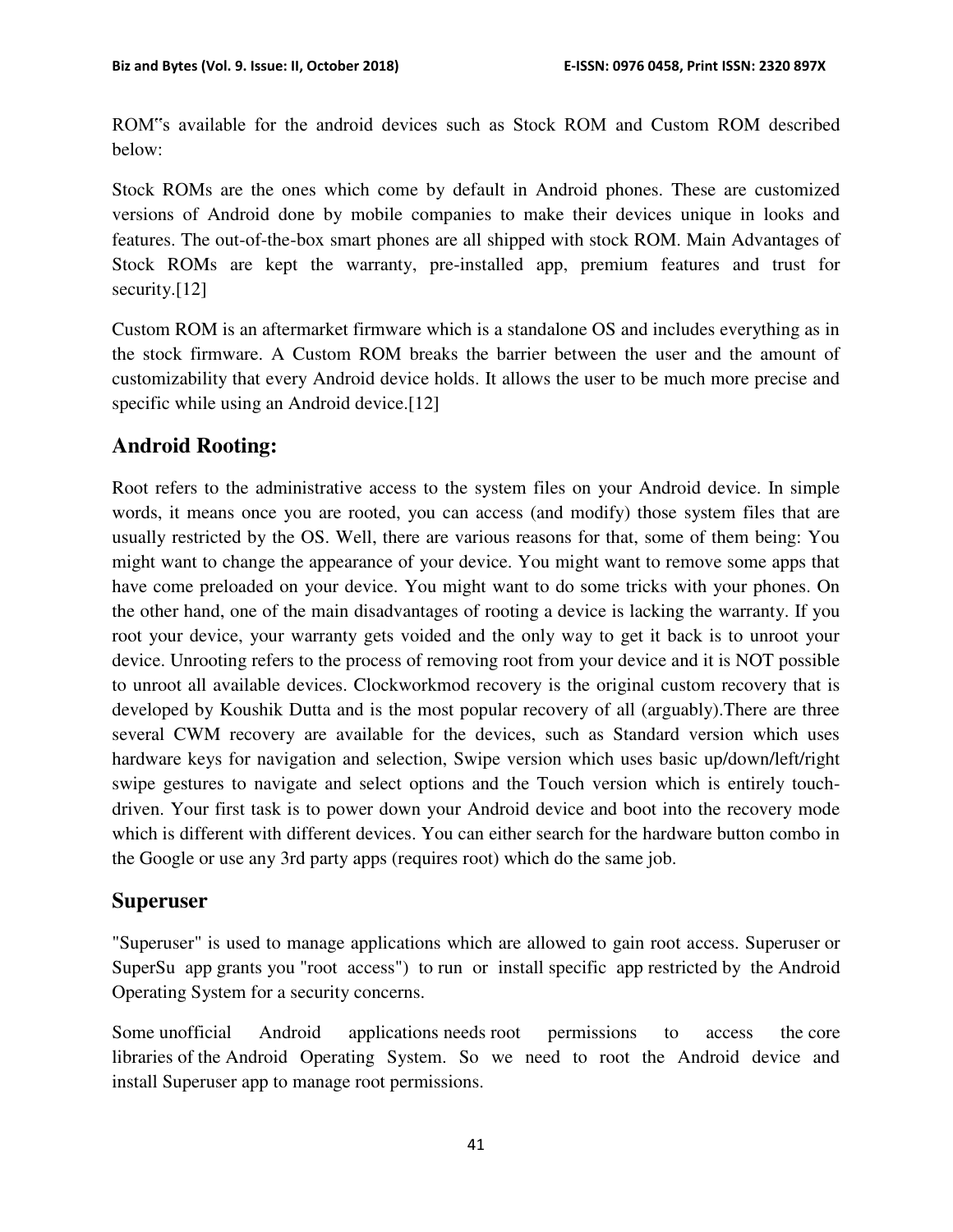su (short for Switch User) is a binary executable. It's used by Android and other \*nix based systems to allow a process to change the user account it is associated with. The reason it's important from a rooting standpoint is that su without any other parameters will switch to the root user, meaning that processes that require root permission for their functionality need to invoke su(since by default they are not being run by root).

Superuser is an Android application. It works as a sort of "gatekeeper" to the su binary. Applications which attempt to invoke su will be forced to route through Superuser, which will then prompt the user if it is an unknown or new application. The user then has the option of approving or denying the access to su and optionally having Superuser remember their decision so it can automatically apply it for subsequent calls by that app. By doing this, the only apps which are granted root permissions are ones that the user chooses. The source of both applications is available on Github.[3]

# **Method OF Android Rooting and installing custom ROM:**

One can root any android device, gather Superuser access right then flash any custom ROM in that device. We can flash any ROM in any device provided the specification of device should support the ROM specifications; otherwise some features may not work properly. The process of installing custom is:[11]

- Android device.
- Unlocking bootloader.
- Installing custom recovery.
- Open recovery mode.
- Wipe all data.
- Wipe dalvik cache.
- Move to storage where Rom zip file is stored (pen drive preferred).
- Flash ROM file.
- Once done reboot.
- Install and grant supersu for root access.
- Install some rote checker apps to verify root access.

Rooting this device is actually quite a simple and easy process. Before you begin, it is recommended that you at least try to understand what each part of the process will do and the whole process is specific for "ONEPLUSONE" MOBILE. Although this guide will describe each step in order to show all of the details, the method used can be broken up into 3 main steps: Unlocking the Bootloader, Installing a Custom Recovery and finally Rooting. Each new step relies on the previous step to have been completed, and a basic summary of each part is:[2][3]

 **Unlocking Bootloader:** Opens the door to the internal memory of the device to be written on to. This allows you to flash images onto the main partitions of the phone.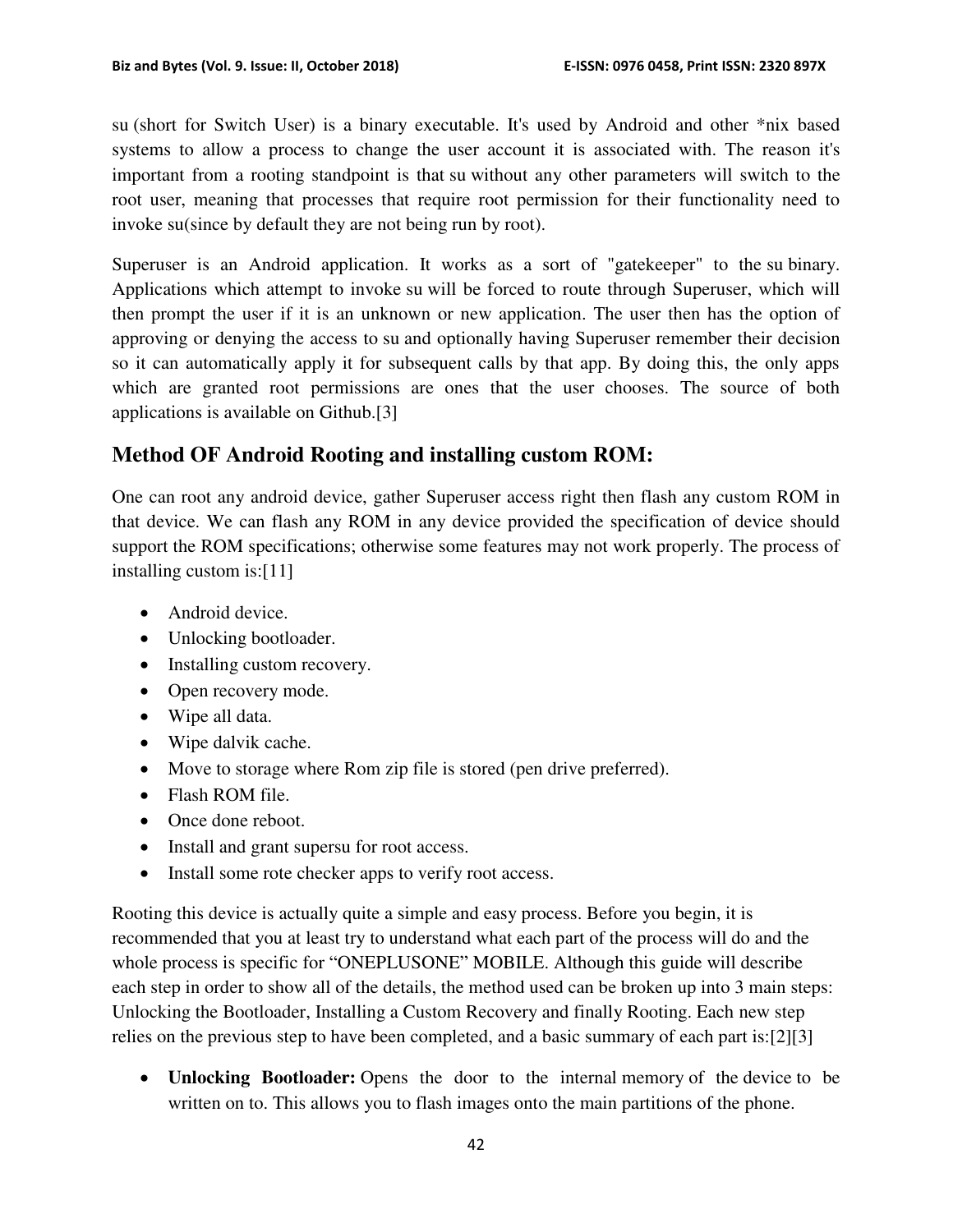- **Installing a Custom Recovery:** A custom recovery is flashed onto the recovery partition of the device and overwrites the stock recovery that exists by default. Custom recoveries bring lots of functionality and give you the ability to perform wipes, install flashable zips, create full backups of your NAND (Nandroid backup), and various other features. An unlocked bootloader is needed to install a custom recovery.
- **Rooting:** You can gain root by either flashing via recovery a pre-rooted custom rom, or flashing a zip containing the SuperSU binaries. A custom recovery is necessary to do this.

After completing these steps your phone will be rooted, the phone will have a custom recovery installed, and the phones bootloader will be unlocked.

# **Setup, Preparation and Prerequisites**

- 1. Open command prompt Press Window Key + R, type in "cmd" (without the quotes), and hit enter.
- 2. Enter fastboot mode- Turn the phone off. Hold volume up + power until the "fastboot" screen appears.

# **ADB and Fastboot Installation**

1. Download the full Android SDK.

2. Extract the zip and place the android-sdk-windows folder on your desktop.

3. Go into the android-sdk-windows folder and run SDK Manager.exe. Install the following packages (there are a total of 4 packages):

- Tools > Android SDK Tools, Android SDK Platform-tools

- Extras > Android Support Library, Google USB Driver.

4. Go back into the android-sdk-windows directory, and you should see a new folder named platform-tools. If you don't see this new folder, repeat the step above.

5. To confirm that it is indeed working, open a command prompt window and enter the following commands:

cd Desktop/android-sdk-windows/platform-tools adb version

If it displays "Android Debug Bridge version x.x.xx" it is working. If it is gives an error saying that adb is not a recognized command, it has not been successful. Carefully repeat the steps above if this is the case. Close the command prompt window when you are done.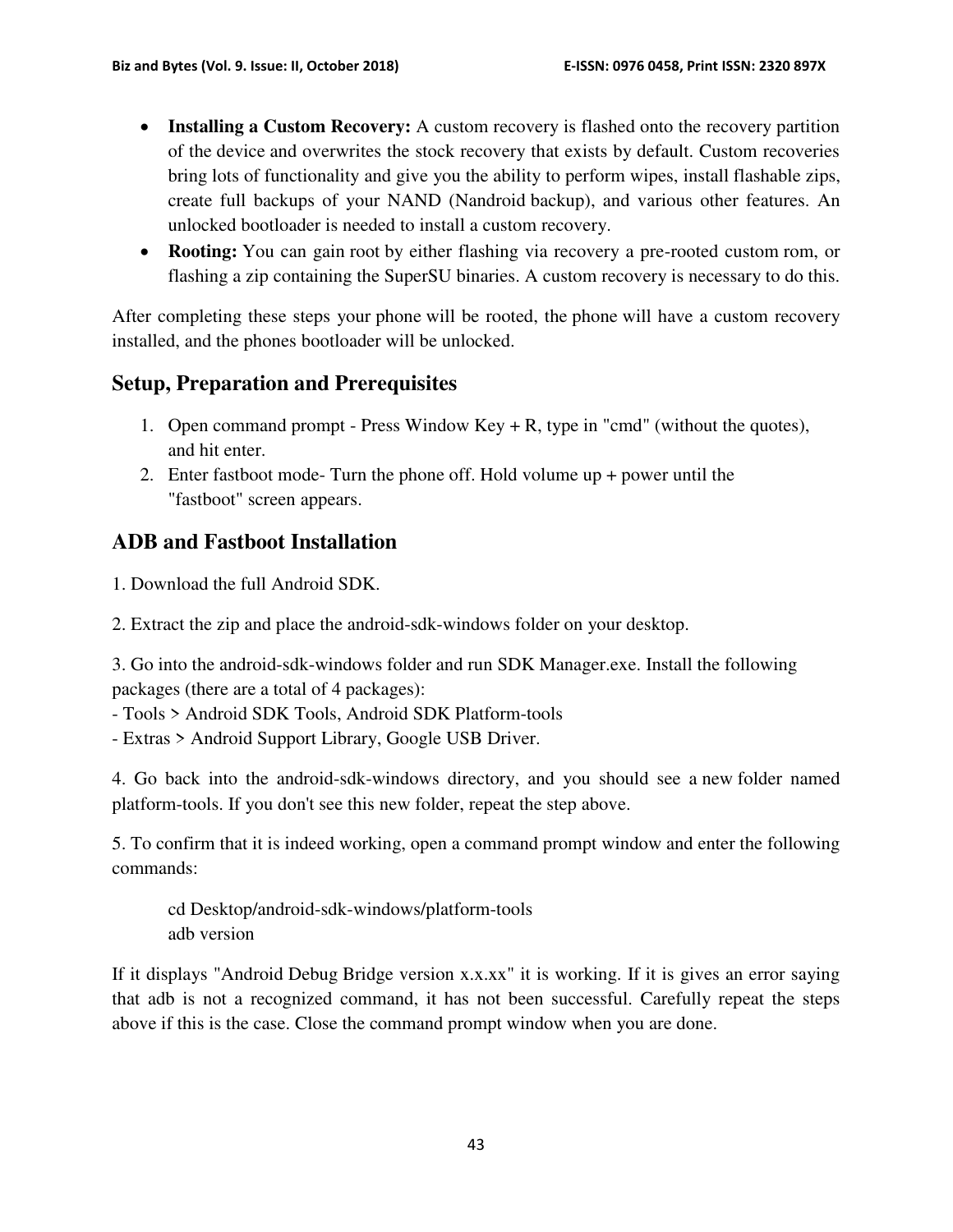- **Show File Extensions** Open a command prompt window and run "Control folders" (without the quotes). Go to the View tab and uncheck the "Hide extensions for known file types" option. This will help avoid confusion when renaming files.
- **Battery**  Ensure that your phone has at least 60% battery remaining, and that your PC is plugged in and won't shut down spontaneously during the process. The procedure doesn't take very long (5-15 minutes), but it's best to have enough charge in case something goes wrong.
- **Backup (Optional)** Unlocking the bootloader will completely wipe all data from the device. This includes apps, settings and even the contents of the internal sdcard (pictures, music, etc.). Copy all important files off the phone onto a PC or upload them to a cloud.
- **Driver Installation** Download and install the Universal ADB Driver.

#### **Downloads**

Download a custom recovery and the SuperSU zip below. Place both files (recovery image and root zip) in the platform-tools folder located on your desktop within the android-sdkwindows folder.

#### **Custom Recovery:**

TeamWin Recovery Project (TWRP) **Root:** SuperSU

## **Unlocking Bootloader**

 $\triangleright$  Turn the phone off. Then boot it into fastboot mode by holding volume up + power. The phone will display "fastboot" text indicating that it has successfully entered fastboot mode.Plug the phone into your PC, then open a command prompt window and type:

cd Desktop/android-sdk-windows/platform-tools

Code:

#### fastboot devices

This command will list the connected devices. If your phones serial number shows up you are good to go and may continue. If the phone is NOT listed this indicates that your drivers are not installed correctly. In order for you to continue you must fix your drivers so that your phone is listed under fastboot devices.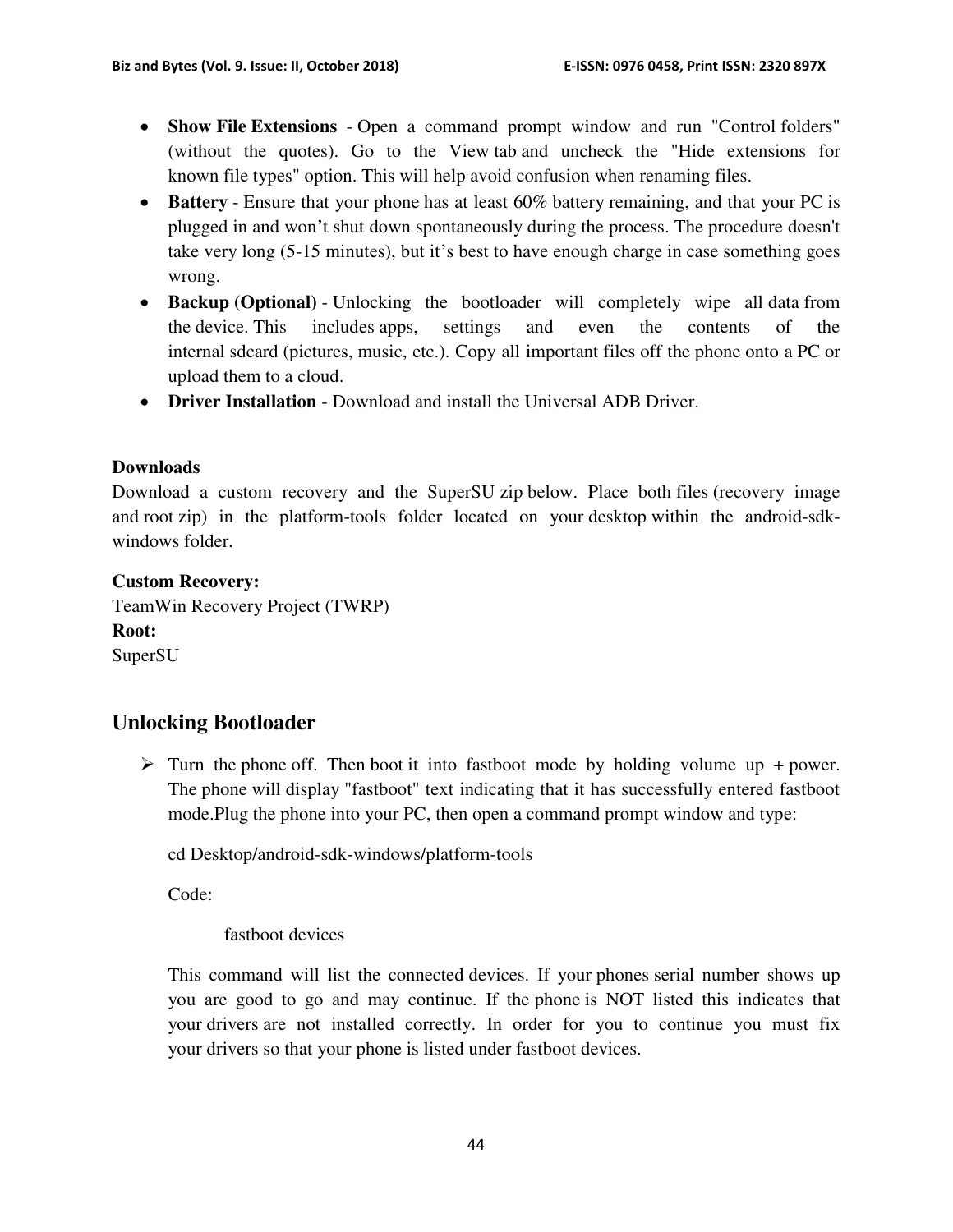$\triangleright$  If the phone has been recognized by the command above, proceed to unlocking the bootloader with the following command: Remember that this step will wipe EVERYTHING off the phone

Code:

fastboot oem unlock

 $\triangleright$  After the above command has finished executing, run the following

Code:

fastboot reboot

The phone will reboot. Wait until the phone has fully booted up into android, then adjust the following settings on the phone:

- **USB Debugging -** On your phone go to Settings > About phone > Tap on Build number 7 times. This will enable Developer options. Now go back to Settings > Developer options > Enable USB debugging
- **Disable CM Recovery Protection -** On your phone go to Settings > Developer options. Then disable the 'Update recovery with system updates' option.
- $\triangleright$  Close the command prompt window and proceed onto the next section of the guide.

## **Installing a Custom Recovery**

- $\triangleright$  Turn the phone off. Then boot it into fastboot mode by holding volume up + power.
- $\triangleright$  Rename the recovery file that you downloaded above to recovery.img. \*Make sure that you rename it to recovery.img NOT recovery.img.img\* Remember that this file should be placed in the platform-tools folder inside of the android-sdk-windows folder on your desktop.
- Open a new command prompt and run the following commands:

Code:

cd Desktop/android-sdk-windows/platform-tools

Code:

fastboot flash recovery recovery.img

 $\triangleright$  Once the flash has completed type the following command to reboot the phone:

Code:

fastboot reboot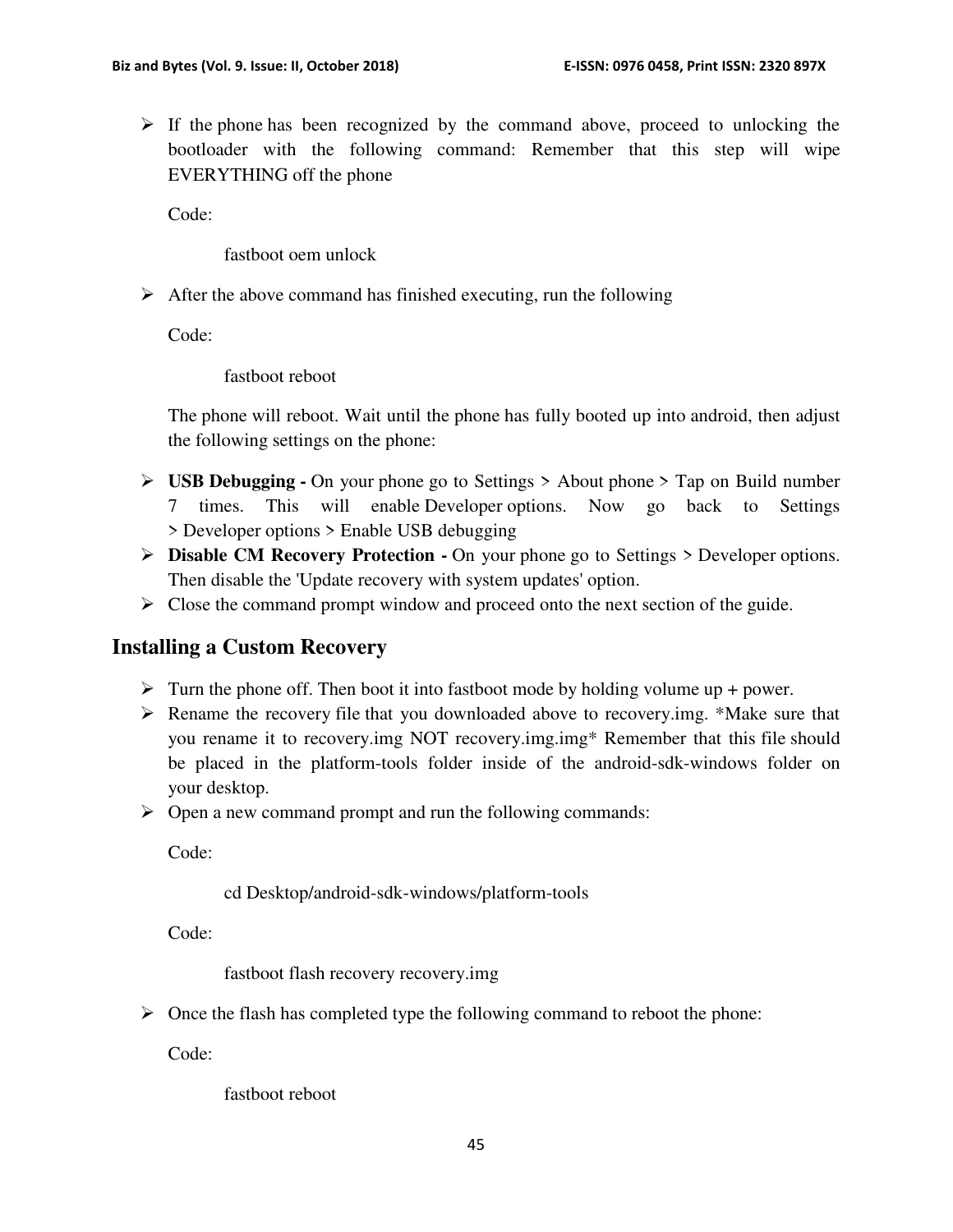After the phone has booted back up, turn it off. Now to enter your newly installed custom recovery, hold volume down + power. The phone should boot into recovery mode. Now that you have a custom recovery, you may continue to the final step.

 $\triangleright$  Close the command prompt window.

## **Rooting**

Now that your phone has an unlocked bootloader and a custom recovery installed you have a two options to gain root (Pick one or the other. You don't need to do both)

### **Option A) Flash SuperSU binaries which will give you root with the stock ROM**

- $\triangleright$  Confirm that you have downloaded the SuperSU zip from the downloads section above and that it is located in the platform-tools folder inside of the android-sdk-windows folder on your desktop.
- $\triangleright$  Turn the phone off then boot into recovery mode by holding volume down + power. Leave the phone at the main screen of the custom recovery for now.
- $\triangleright$  Open a command prompt window and run the following commands:

Code:

cd Desktop/android-sdk-windows/platform-tools

Code:

adb push UPDATE-SuperSU-vX.XX.zip /sdcard/

This will copy the SuperSU zip onto your phone. Once the command has completed continue.

### **Instructions for TeamWin Recovery Project (TWRP):**

- $\triangleright$  Install  $\triangleright$  browse to SuperSU zip and select the it
- $\triangleright$  Swipe to confirm the installation. Then reboot.

### **Instructions for ClockworkMod (CWM):[6]**

- $\triangleright$  Install zip from sdcard  $\triangleright$  choose zip from sdcard.
- $\triangleright$  Next, browse to the location where you previously copied the SuperSU zip and select it.
- To confirm the installation, scroll down to "Yes" and select it. The installation shouldn't take very long, and once it has completed you may reboot.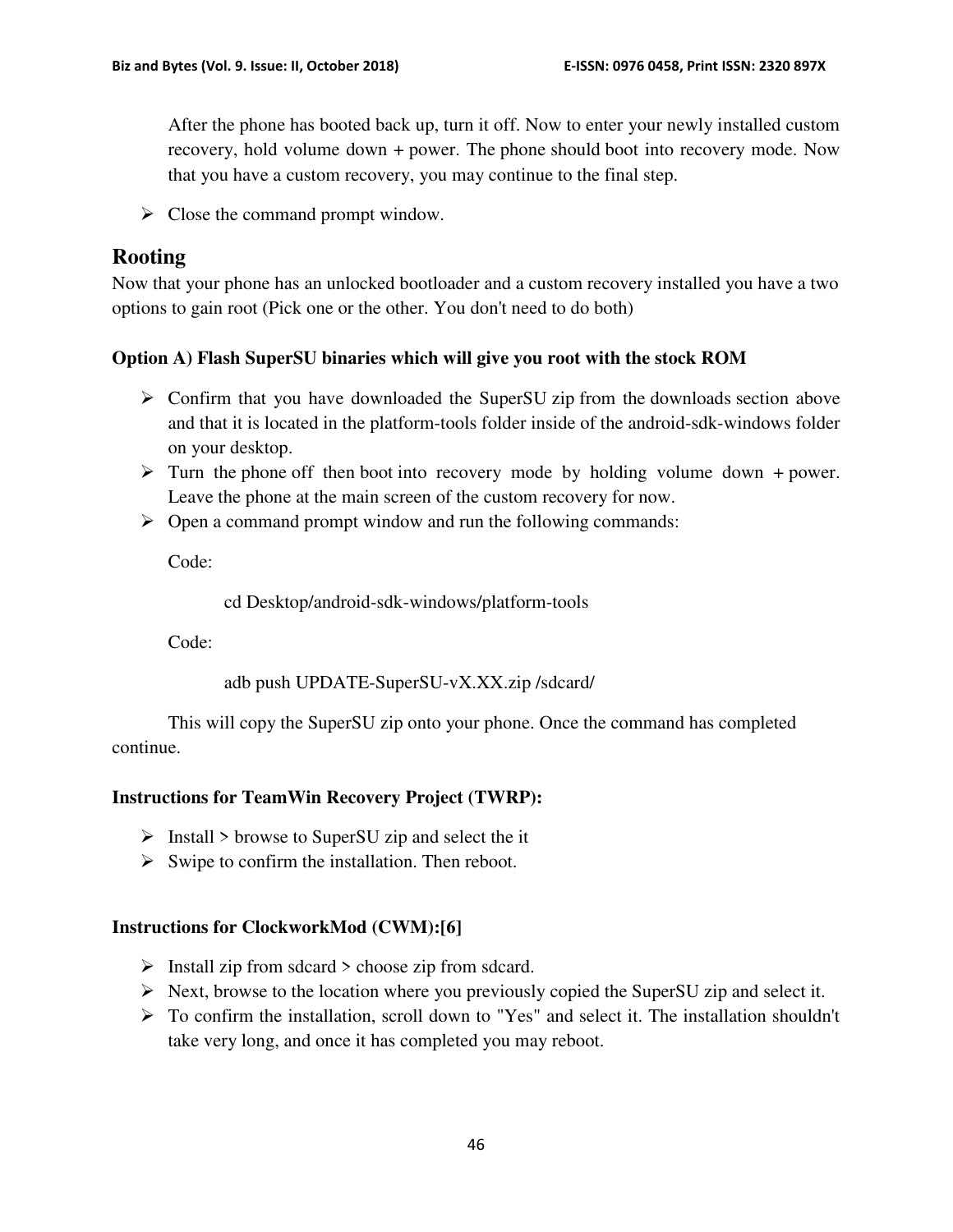#### **Option B) Flash a custom Rom which will come pre-rooted**

- $\triangleright$  Note that not all custom roms will be pre rooted, however the majority of them are. Read the OP of the ROM thread to see what the verdict is.
- $\triangleright$  Copy a custom rom (you can find these in the ONE Android Development and ONE Original Android Development section) onto the phone (remember the location of where you copy it to)
- $\triangleright$  Turn the phone off then boot into recovery mode by holding volume down + power. To install a custom ROM the general procedure to follow is: factory reset, wipe cache + dalvik cache, flash ROM, flash GApps. Here are the recovery specific instructions:

#### **Instructions for TeamWin Recovery Project (TWRP):**

- $\triangleright$  Wipe  $\triangleright$  Swipe to Factory Reset
- $\triangleright$  Install  $\triangleright$  browse to the location where you previously copied the ROM zip and select it  $\triangleright$ Swipe to confirm the installation
- $\triangleright$  Install GApps using same process as ROM, then reboot.

#### **Instructions for ClockworkMod (CWM):[6]**

- $\triangleright$  Wipe data/factory reset
- $\triangleright$  Wipe cache partition
- $\triangleright$  advanced  $\triangleright$  wipe dalvik cache
- $\triangleright$  Install zip from sdcard  $\triangleright$  choose zip from sdcard  $\triangleright$  navigate to the location of the ROM  $\triangleright$ select the ROM > confirm the installation by selecting "Yes"
- $\triangleright$  After that you may install the GApps using the same method for flashing the ROM, and finally reboot the phone.

Keep in mind that the first boot after installing a custom ROM & wiping the phone may take longer than usual, as the phone will need to rebuild the dalvik cache and initialize other first boot stuff.

 $\triangleright$  Open play store and install root Checker app to verify rooting process.[4]

## **Benefits of rooting and installing custom ROM on device**

 $\triangleright$  The first benefit of accessing administrator privileges over Android is full control over the applications installed on your handset. You can instantly cut the bloat ware and keep only the apps that you really want.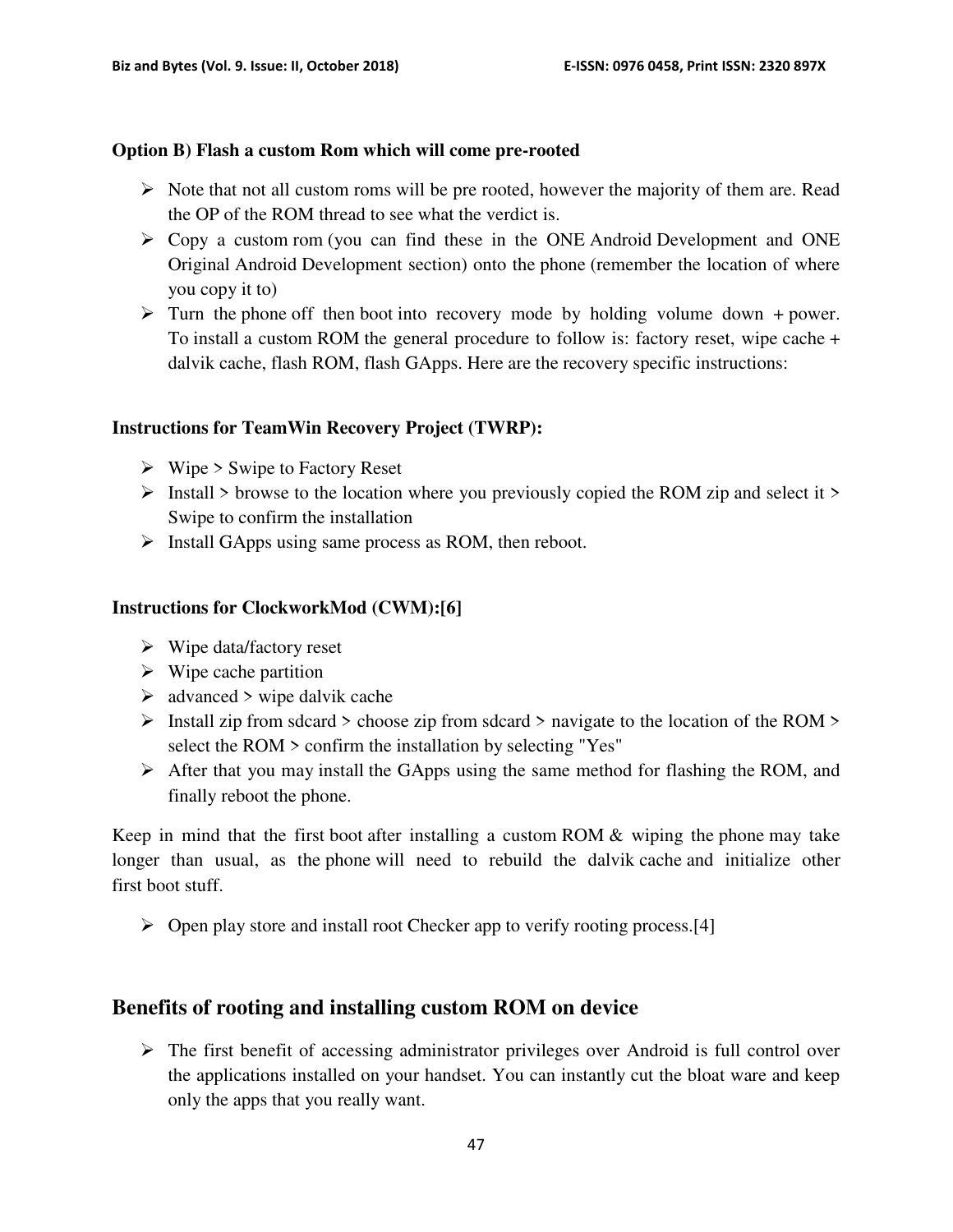- ▶ Rooting Android provides improved backup and restore options.
- $\triangleright$  You can install different versions of Android.
- $\triangleright$  You can over clock and under clock the processor.
- $\triangleright$  Rooting provide you wider range of customization and theming options.
- $\triangleright$  Rooting provides better speed and battery life.

### **Threats of rooting and installing custom ROM on device**

- $\triangleright$  You won't be able to use any Internet banking apps. Since after rooting, you will use make rooted apps and they may not provide you safe security.
- $\triangleright$  There are chances of device getting into boot loop, that means if device is not get rooted properly, it will go into infinite reboot mode.
- $\triangleright$  Once you root your phone, the manufacturer's warranty becomes void.
- When you root your phone, you can also flash the device's ROM using custom programs. Rooting your device will evade lots of these OS-level security features. You'll be instantly more vulnerable to worms, viruses, spyware, and Trojans. These can be delivered in the form of drive-by downloads, malicious links, and infected apps. One slip and you'll be exposed; the device won't be there to bail you out.
- While flashing some ROMs, recovery or even while rooting there is chance that you phone can get bricked and flashing will damage the device kernel.

## **Conclusion**

Rooting provides you freedom of customization even an unlockable bootloader may even be the only way to run and updated version of android on the devices that have stooped receiving updates from the device manufacturer. This is the reason why most of companies provide user a way to unlock the bootloader and install custom builds,. Rooting your Android Phone can be very powerful as it gives you the best of user friendly experience and total control on your device. Remember to always be careful when rooting and custom ROM on your device. However, the step of rooting and custom ROM on your Android Phone should be carefully done. In future work, we have to understand the user's risk perception of rooting, there should be user awareness and improved root management functionalities. The root apps must provide reliable detection. Our study results suggest that, ultimately, a reliable rooting detection method should be provided by Android OS, with rooting detection logic implemented in the trusted parts of the system, such as integrity-protected kernels or external trusted execution environments.